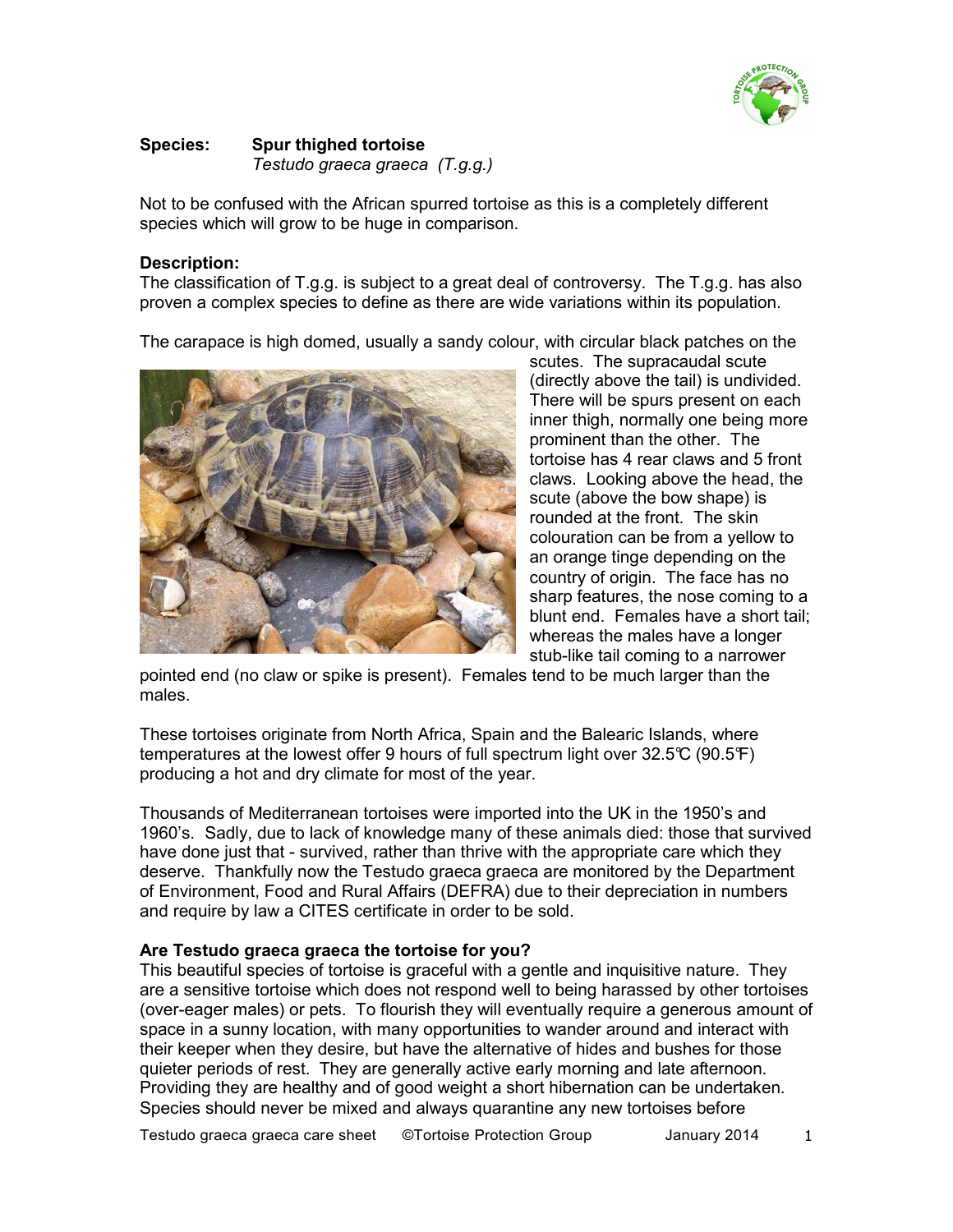

introducing them to an existing group.

**General Husbandry Requirements:** Restrict the tortoise's movements to as large an area as possible, whilst maintaining such temperatures as to avoid ill health. A freeroaming tortoise in the house will not reach the required core temperatures and will end up with numerous health issues. Sterilised soil is recommended as the substrate at a depth of at least 4" as this enables thermoregulation. Various caves and hides all offer much needed distractions, especially on cooler days. Food, if provided indoors, should be fresh and placed on a base of clean slate. Trays of pre-grown edible food can be placed indoors and replenished when required. Water needs to be provided in a shallow topple-free container which will need refreshing frequently!

**Daily care:** Remove all old food from the enclosure. Remove all faeces. Mist substrate. Clean and replace water (rain water is preferred by most tortoises). Clean and provide food or open access to free grazing area. Bathing daily is not necessary but enjoyed by the adult tortoise especially in the hot weather. Regularly checking the

tortoise for general appearance (including eyes, nares, shell, beak and tail) will alert the keeper quickly to any irregularities.

Weekly care: Clean all enclosure accessories with a tortoise-friendly disinfectant. Weigh and record the tortoise's weight. Turn over the substrate and mist with water if dry. Cordon off and open areas inside the outdoor enclosure to allow plants to rest and be grazed upon.



General Housing: Because a tortoise is cold blooded it has to utilise the materials found in the environment to regulate its body temperature. It is important to provide what a tortoise finds naturally in the wild to facilitate this natural behaviour. A baby tortoise will need an indoor enclosure and an outdoor enclosure (the indoor enclosure could be taken outside as a short-term solution). Many combinations are used such as an 'open top' tortoise table, an under bed wooden storage drawer, a children's garden play sand box or one of the many variations of plastic storage boxes now available on the market. and these are all suitable. Ensure that whatever is chosen or built that there is enough depth to add the substrate: at least twice the depth of the tortoises' length is a general quideline, deeper is better.

Indoors, at least one UVB light source will be required. If using a fluorescent strip UVB then an additional heat lamp will be needed (a 40/60watt reflector bulb will suffice). placed next to the UVB strip light source to reach a basking temperature of  $30\degree$  (86°F). Ensure all electric wires are out of tortoise reach. As the tortoise grows the keeper will need to expand the size of the environment offered. Ideally to utilise and insulate a shed or greenhouse in a south-facing garden with free access to an outdoor grazing area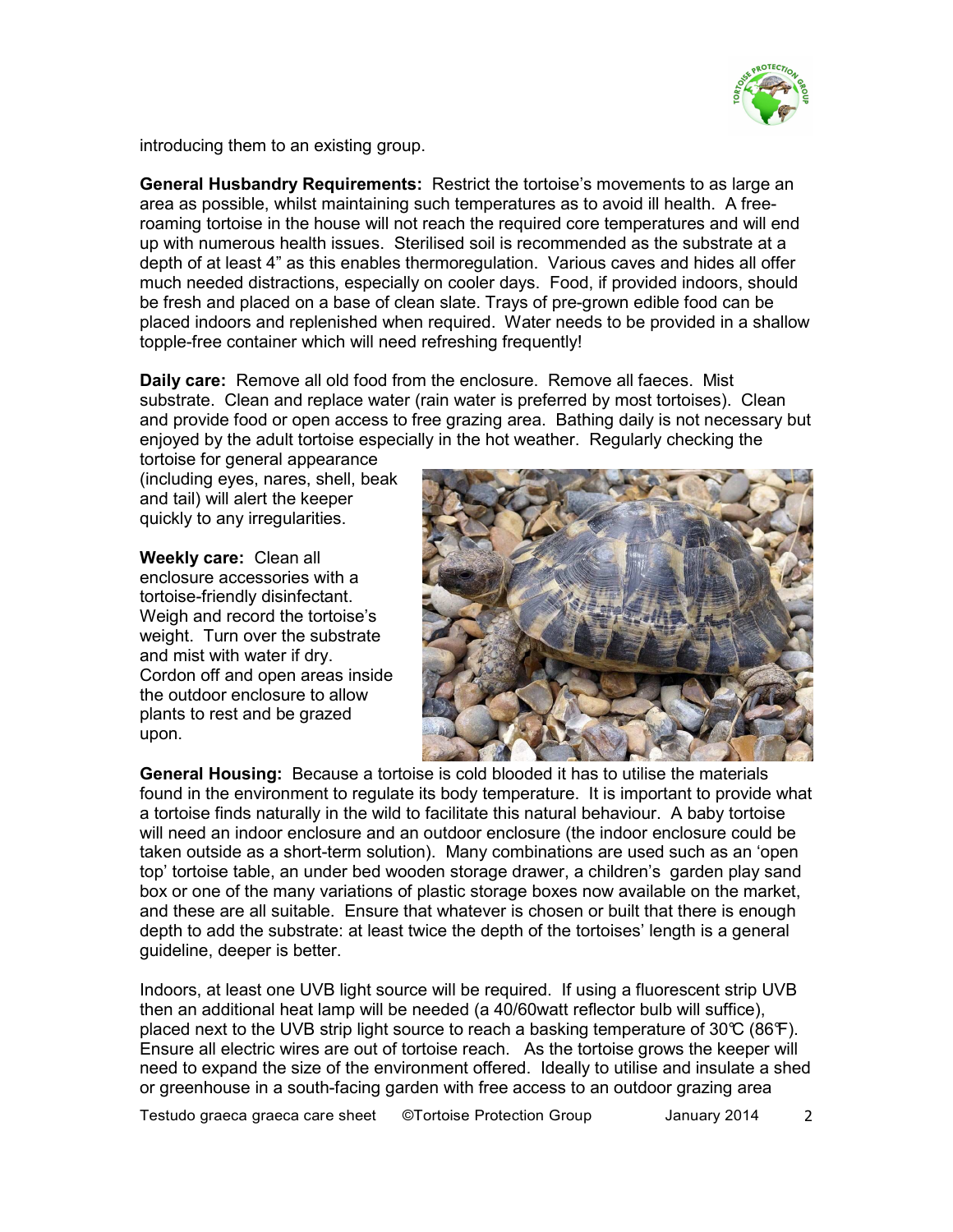

would be excellent, while still providing an indoor basking with UVB light, as UVB does not penetrate through glass or most Perspex.

Ensure all outdoor electrics are fitted by a qualified electrician with a trip switch installed. Remember that smoke sensors **DO** save lives.

**Hatchling Care:** Due to the size of a hatchling (approximately  $12q+$ ) and their initial instability they will require tentative care. Gradually, the keeper should try to emulate the natural environment of this species' origin. Offering good quality UVB lighting and heat, interesting and safe environments, where a vast choice of weeds and flowers are available to graze from are essential, and the addition of calcium and mineral and vitamin supplements to all foods will also be required.

A substrate of sterilised soil (or any fertiliser-free topsoil) works very well.

# N.B. Hemp has sharp particles which can easily cause serious damage to tortoises and it can sometimes prove to be fatal especially if ingested and as such is not recommended for use as a substrate.

Keep the surface fairly flat as the young tortoise has yet to develop those mountaineering muscles. Mist daily to ensure the substrate does not become dusty. Boundaries need to be solid: if a tortoise can see out then s/he will want out. Endless frustrating hours trying to escape may end up with the hatchling in ill health due to stress. Prevention is far better than having to cure such a small animal. Hides, flat stones, plant pots with weeds and tortoise friendly flowers can all be added to increase interest within the open top enclosure (see the photo section for inspiring and inventive



ideas). The keeper will instinctively know when to start creating small mounds of earth for the hatchling to climb up and over to strengthen their muscles and help the hatchlings developing balancing skills. Food can also be placed on a slate to prevent over growth of beak and nails. Water dishes should be shallow and can have pebbles on the bottom to offer grip should overturning occur. Daily soaking in warm water should continue. more often on hot summer days as dehydration with such a small animal can occur all too easily.

Enclosures need to otter a sate and stimulating environment, as the tortoise will explore for endless hours. Remember to protect from predators at all times: placing small gauge wire mesh over the enclosure will suffice.

Lighting in the UK will need to be supplemented with a good quality UVB light. Ultraviolet light is divided into three spectrums, and two of these have an effect on the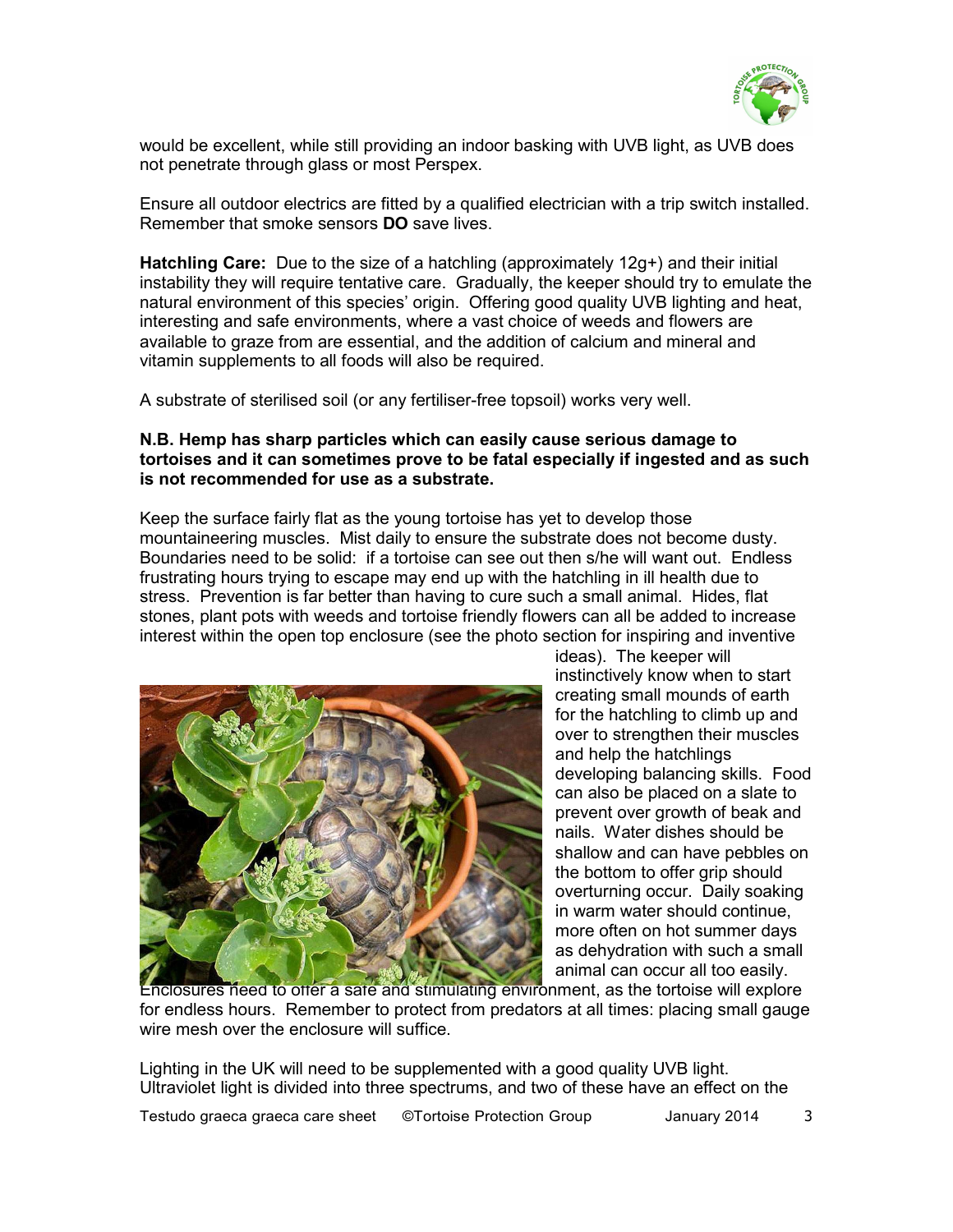

tortoise: UVB which is essential for a tortoise to produce its own vitamin D3 in the absence of sunshine; and UVA which is reported to be beneficial in tortoise behaviour and appears to enhance the way in which it sees food. Many keepers feel that the combination UVB and heat lamps now available provide a better option. Once a tortoise has been able to bask under the heat of a lamp and warm through then there is no reason why it cannot enjoy a restricted stroll in the outdoors, providing the ambient temperature is favourable. Even on dull days natural sunlight is far better than artificial light, providing care is taken that the tortoise can return to a heated area before getting too cold. If a UVB strip light is used then an additional form of heat will be reguired, and this could be in the form of a 40 or 60 watt reflective bulb (such as a household spotlight). Use a thermometer to gauge where to place the light to gain correct temperatures as for adults. Note the date of purchase of the UVB strip light; as after 6 months it should be replaced (the exception to this is the 10.0 lights, which last for 10 – 12 months). Just because the strip light still gives off light does not mean that it still emits the UVB rays that the tortoise requires.

**Daily:** Bathe the tortoise in warm water up to its neck. This encourages rehydration and the elimination of waste products via urination (often a white toothpaste-like substance will be found in the urine: these are urates and are normal) and defecation. Observe general health, as this will enable the detection of any changes should ill health occur. Spot check and remove any faeces and remains of old food: discard both. Mist the substrate with water to avoid it becoming too dry. If feeding, supply fresh food on a clean surface (preferably slate) dusted with Nutrobal. Water bowls should be cleaned and replenished frequently.

Weekly: Weigh and record the tortoise's weight. Remove and clean all accessories e.g. hides, stones etc. with a tortoise friendly cleaner such as F10, Tamodine, Amprotect or Trigene. Ensure you rinse extremely well before replacing.

\*Caution should be taken when leaving a hatchling unattended for long periods. Many have suffered badly even to the point of death, having toppled over underneath their basking light or fallen into their water bowl.

**Housing Juveniles: Indoors** - As the tortoise's strength grows, so does his need to explore and roam. The keeper may now find that the tabletop enclosure is no longer large enough for this inguisitive tortoise. Expanding the size of the existing table top may provide the answer or moving the tortoise into a heated greenhouse or shed. Replicating the tortoise's natural habitat requires a variation of gradients to maximise basking under the UVB heat lamp, an increasing range of substrates to investigate and various hides. Water dishes should always be available and refreshed throughout the day. Food should be provided naturally by free grazing from trays of weeds or tortoisefriendly plants (home grown are best as garden centres tend to use chemicals), or freshly picked weeds and flowers from the garden placed on slate to ensure a trim beak and nails. Supplements are to be continued but reduced to twice per week now. On the other five days sprinkle food with a calcium carbonate powder, such as limestone flour.

**Outdoors** - Space needs to be increased while still being cautious with regards to predators, e.g. dogs, rats and children. Some plants may be poisonous (see plant list) and may require lifting or sectioning off. Ponds should be raised or at the very least covered. Ensure the entire garden is secure at tortoise level: they are amazing escape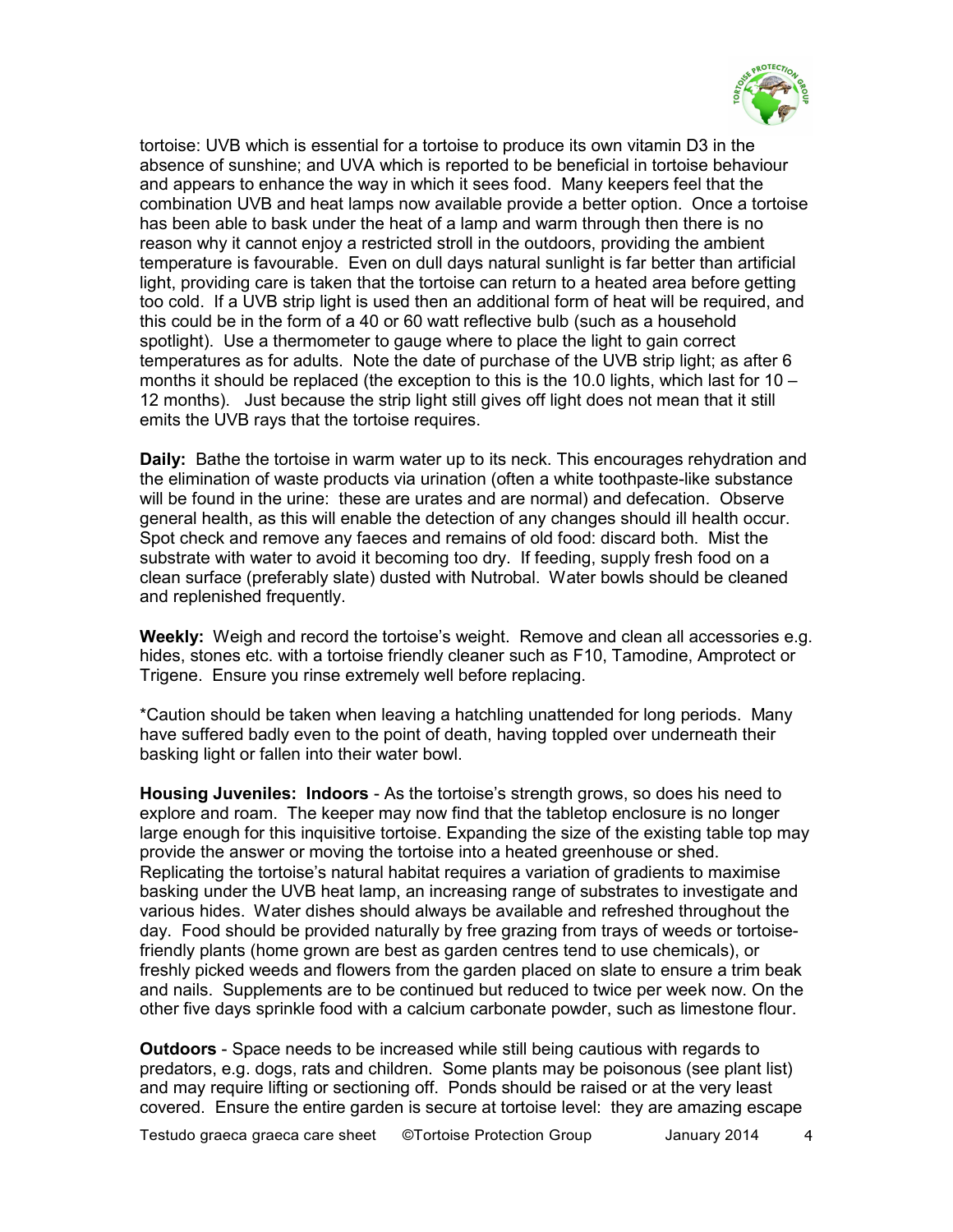

artists! Although south-facing gardens offer the best amount of sunshine, shade must also be provided to enable valuable shelter from overheating. Now that the tortoise has become generally stronger the terrain can become more complex, within reason. Southfacing slopes enable maximum basking potential. Variations of surfaces offer freedom of choice e.g. sand, wood, stones, grass, concrete and sand/soil mix will all be utilised to requiate the tortoise's own body temperature. Weeds, flowers, grasses and shrubs can add natural grazing and interest to the enclosure. A fresh shallow water bowl should always be made available.

Daily and weekly routine as per hatchling care: Now that the tortoise has more freedom to roam ensure that NO chemicals and pesticides come into contact with the enclosure: this includes any seepage from neighbouring gardens.

Housing Adults: An adult female Testudo graeca graeca reaches approximately 22cm and around 18cm for a male. Males are normally much smaller than the females. With correct care they can outlive most humans, living for over 100 years (see tortoise human life span in files section). Keeping females together can be very harmonious, but when a male and female are together the male will constantly harass the female for procreation. It is therefore advisable to have two separate enclosures for the housing of male and female tortoises (once sexual maturity has been reached) in order to prevent the female from getting runny nose syndrome due to stress levels being too high from the overactive attention of her male seeker. Ideally the ratio of three females to one

male is good but you will require large enclosures with many hides, both indoors and outdoors. In addition to this a nesting site will need to be provided for a female, as egg laving is a natural process whether she has been with a male or not.

Heating and Lighting: A good quality UVB light is essential for at least 12 hours per day if indoors, and less if the tortoise has access to natural sunshine. Mercury vapour combined lamps



such as Powersun UVB omits heat too and is proving a very popular choice with keepers. A ceramic fitting is required for the combined bulbs, due to the high temperatures being omitted. This should be hung 12 inches above the level of the tortoise's shell to maximise the absorption of UVB rays, creating a basking area of 30 $\degree$ C (86 F). At night temperatures should not fall below 10°C (50°F).

Humidity: Aim for medium humidity of 35%-55%.

Feeding and Dietary Supplementation: All tortoises should be encouraged to graze for their own food supply. The exercise is essential, as is the mental stimulation of foraging. To do so all poisonous plants commonly found in gardens must be removed or

Testudo graeca graeca care sheet **CTortoise Protection Group** January 2014 5